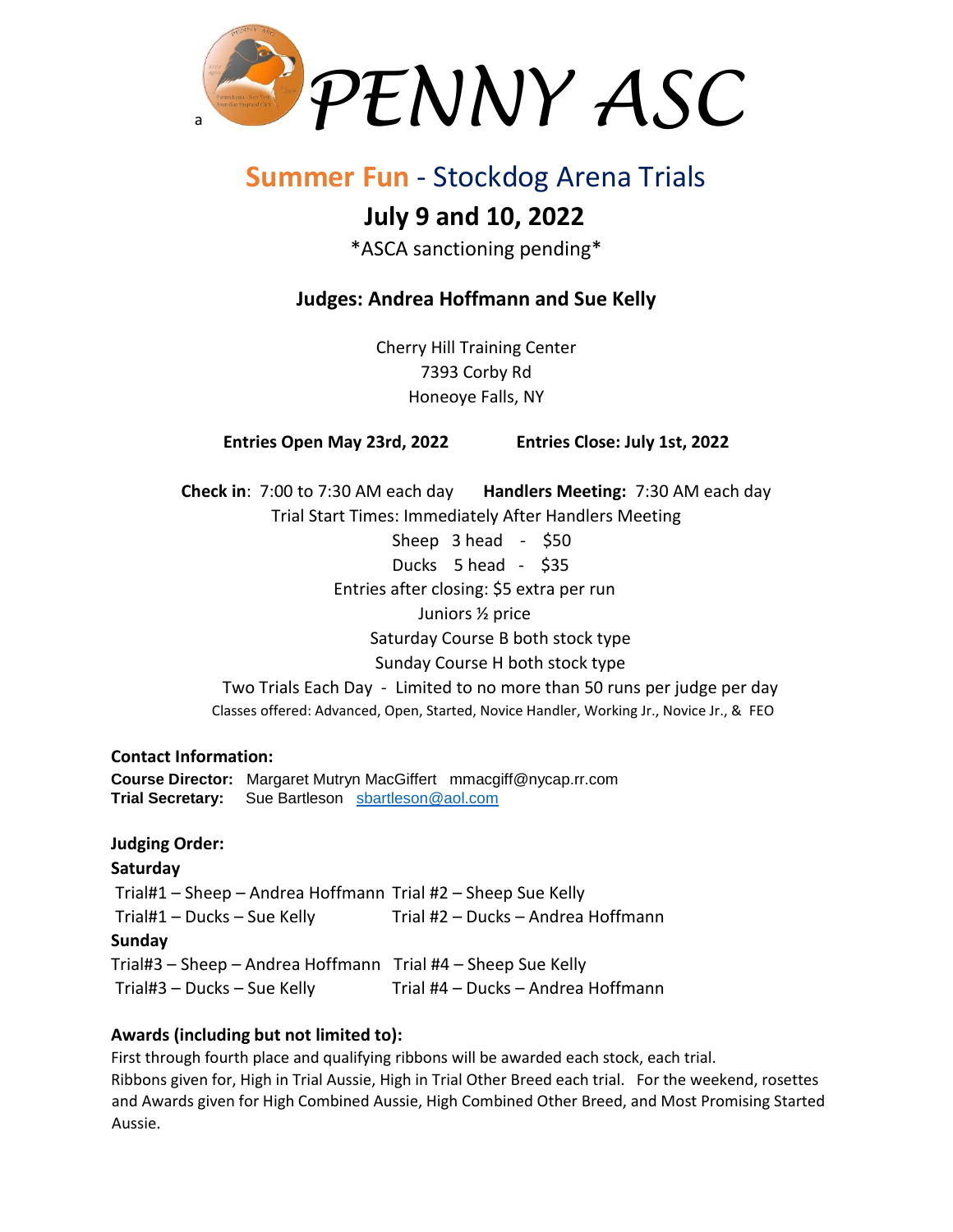#### **Entry Information:**

Make checks payable to PENNY ASC and mail entries to: Sue Bartleson 7704 School St Sodus, NY 14551 Or Pay by PayPal - pennyasca@yahoo.com

**Overnight entries**: please mark Waive signature.

**Entries accepted**: in postmarked order. A waiting list will be established when or if trial fills. All entries must have a postmark. No hand-delivered entries or entries with postmarks before opening date.

**Day of Entries;** Accepted from 7:00 AM to 7:30 AM if space allows **Run Order:** will be drawn before the trial **Bitches in Heat**: Accepted and will run in order

**Refunds:** Entry fees will be refunded only when a dog has been certified by a licensed Veterinarian as unable to compete due to sickness or injury. Owner will be responsible for all vet fees. Refunds will be given if the trial fills and there is a replacement. Dogs may be substituted if owned by the same person.

**Entry and Tracking Forms:** Entries must be on an official ASCA entry form. Entry forms can be downloaded from [www.asca.org](http://www.asca.org/) [If](http://www.asca.org/) your dog is not ASCA® registered you must have a tracking number in order for your titles to be counted, but a tracking number is not required to compete. **It is your responsibility to know the rules and regulations of ASCA. Rulebooks are available online at** [www.asca.org](http://www.asca.org/)

#### **Other Information:**

- **•** Covid rules will be published in confirmation emails
- **•** Sheep Arena: 120 x 200;
- **•** Duck Arena: 60 x 90; take pen 8 x 8 minimum.
- **•** Run limits and judging assignments are subject to change.
- **•** Owner of dog will be responsible for any veterinary expense to the stock. Replacement cost will be \$75.00 ducks, \$300 sheep.

**ASCA® rules apply. PENNY ASC and Cherry Hill Training Center and their members assume no responsibility for any loss, damage, or injury sustained by an exhibitor, handler, dog, property, child or spectator. No entry fee will be refunded if the show cannot open or be completed due to riots, civil disturbances, acts of God, public emergencies or other events beyond the control of PENNY ASC.** 

**Motels:** Please confirm pet policy when making reservations. Red Roof Inn - 4820 W HENRIETTA ROAD, HENRIETTA, NEW YORK 14467 [855-516-1090](tel:855-516-1090) Super 8 - 1000 Lehigh Station Rd, Henrietta, NY 14467 855-516-1090

#### **RV Camping:**

No RV camping at the site.

Creek Side Campsite - 2528 Wheeler Station Rd, Bloomfield, NY 14469 585-657-7746 20 minutes away

KOA Campgrounds - 5374 Canandaigua Farmington Tl Rd, Farmington, NY 14425 585-398-3582 20 minutes away

#### **Housekeeping:**

- Garbage cans are available for trash and dog waste
- Please clean up after your dog